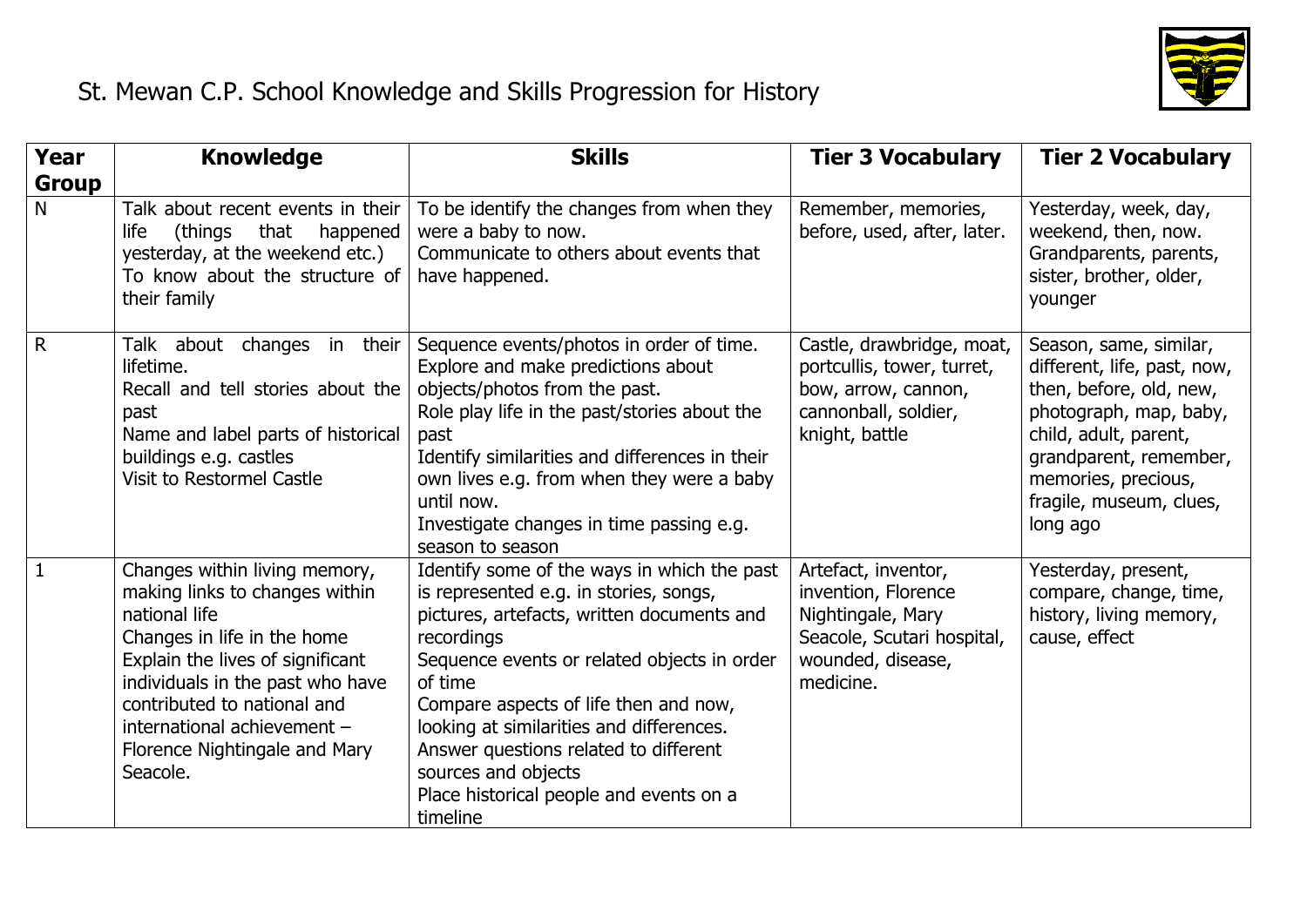

| $\overline{2}$ | Explain the lives of significant<br>individuals in the past who have<br>contributed to national and<br>international achievement - Rosa<br>Parks, Emily Davison<br>Describe events beyond living<br>memory that are significant<br>nationally or globally $-$ The Great<br>Fire of London<br>Recognise and explain why<br>events happened and the impact<br>they had.<br>To explain significant historical<br>events, people and places in their<br>locality - Ann Glanville                         | Place historical people and events on a<br>chronological timeline (begin to build the<br>timeline)<br>Identify fact and fiction<br>Sequence events or related objects in order<br>of time<br>To be able to consider the reliability of<br>memories<br>Explore and interpret sources of evidence,<br>discussing the effectiveness of the sources<br>Ask and answer questions related to<br>different sources and objects<br>Begin to make suggestions about historical<br>artefacts<br>Use correct vocabulary when talking about<br>the past and the passing of time | Primary/secondary<br>evidence, thatched,<br>Pudding Lane, St. Paul's<br>Cathedral, Samuel Pepys,<br>Christopher Wren, Rosa<br>Parks, suffragette, AD/BC                                                                                                                                                                                                                  | Diary, significant,<br>international, national,<br>global, historical, local,<br>century, decade, political,<br>equality, diversity                                                                |
|----------------|------------------------------------------------------------------------------------------------------------------------------------------------------------------------------------------------------------------------------------------------------------------------------------------------------------------------------------------------------------------------------------------------------------------------------------------------------------------------------------------------------|---------------------------------------------------------------------------------------------------------------------------------------------------------------------------------------------------------------------------------------------------------------------------------------------------------------------------------------------------------------------------------------------------------------------------------------------------------------------------------------------------------------------------------------------------------------------|--------------------------------------------------------------------------------------------------------------------------------------------------------------------------------------------------------------------------------------------------------------------------------------------------------------------------------------------------------------------------|----------------------------------------------------------------------------------------------------------------------------------------------------------------------------------------------------|
| 3              | Explain what life was like in the<br>Stone Age<br>Describe changes in life in Britain<br>from the Stone Age to the Iron<br>Age<br>Describe the achievements of the<br>earliest civilisations e.g. Ancient<br>Egyptians<br>Describe who Julius Caesar was<br>and his role in the Roman Empire<br>Describe the impact of the<br>Roman Empire on Britain<br>Explain Britain resistance to<br>invasion<br>Explain the impact of invasion on<br>Britain Understand the difference<br>between BC/BCE/AD/CE | Sequence events or artefacts on a timeline<br>Identify key features and beliefs of<br>historical periods<br>Compare and contrast aspects of life in<br>different periods<br>Identify reasons for and the results of<br>people's actions<br>Analyse beliefs, behaviours and<br>characteristics of people in the past<br>Begin to evaluate the effectiveness of<br>different sources                                                                                                                                                                                  | Chronological,<br>archaeology,<br>archaeologist, artefacts,<br>Stone, Age, Bronze Age,<br>Iron Age,<br>hunter/gatherer, flint,<br>Neolithic, Skara Brae,<br>fort, Celts, Boudicca,<br>Roman, centurion,<br>emperor, toga, gladiator,<br>Hadrian's Wall, invasion,<br>colosseum, Empire,<br>Ancient Egypt, pyramids,<br>tombs, sphinx,<br>civilisations,<br>sarcaophagus, | Period, beliefs, opinion,<br>religion, trade,<br>consequence, point of<br>view, domesticate,<br>barter, conflict, contrast,<br>culture, evidence,<br>influence, BC/BCE<br>AD/CE, perhaps, possibly |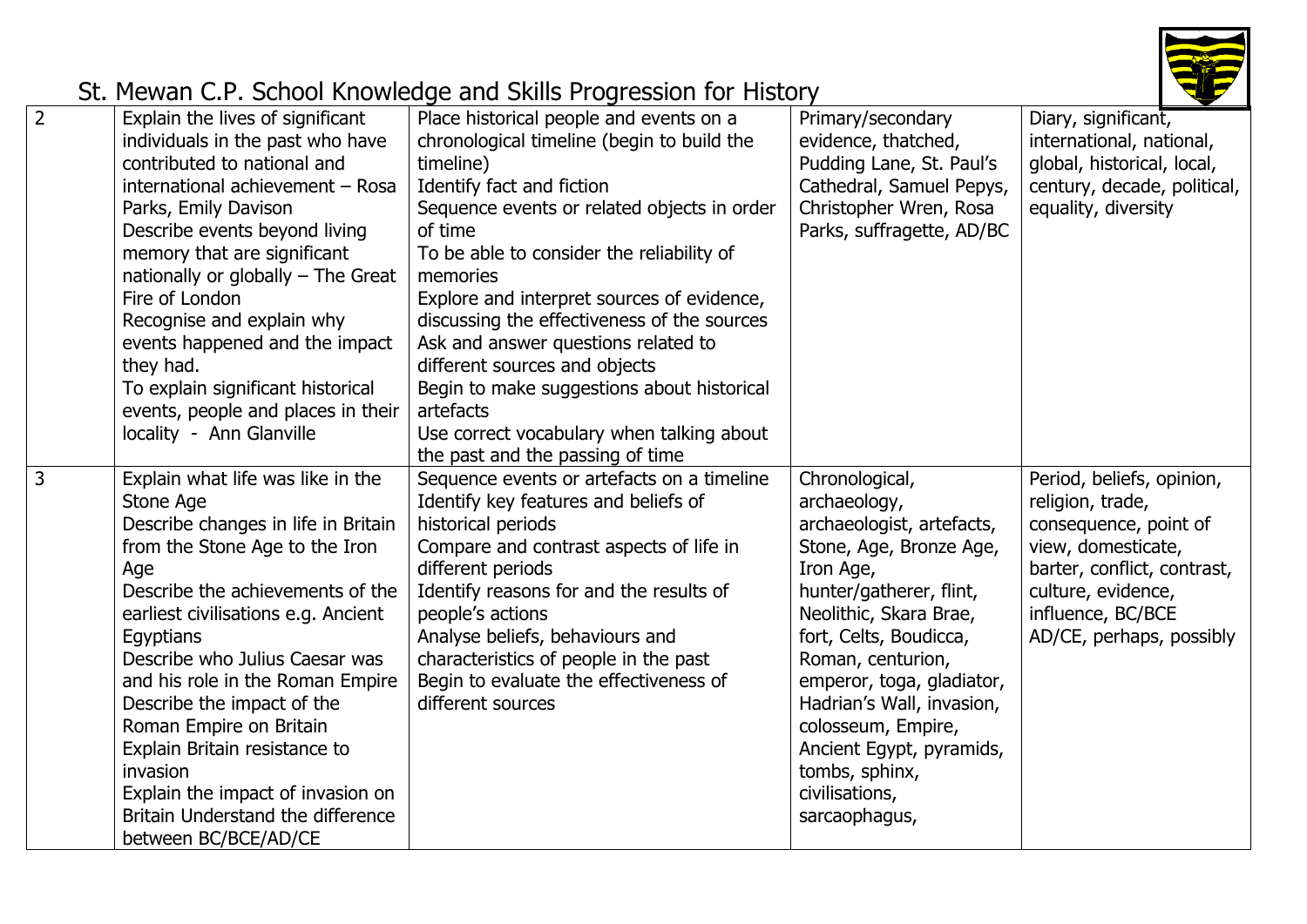

|                |                                        |                                              | mummification, Canopic     |                             |
|----------------|----------------------------------------|----------------------------------------------|----------------------------|-----------------------------|
|                |                                        |                                              | jars, pharaohs, afterlife  |                             |
| $\overline{4}$ | Understand an aspect or theme          | Explore and interpret sources of evidence,   | Anglo_Saxons, hoard,       | Pagan, settlement,          |
|                | in British history that extends        | discussing the effectiveness of the sources  | Angles, Jutes, Saxes,      | invaders, kingdoms,         |
|                | pupils' chronological knowledge        | Compare and contrast aspects of life in      | Bretwalda, Mercia,         | suffix, law and order,      |
|                | beyond 1066 - Life in Tudor            | different periods using a range of sources   | Christianity, Sutton Hoo,  | punishment, monastery,      |
|                | <b>Britain</b>                         | and understand their reliability             | Tiw, Woden, Thor, Frig,    | portrait, iconic, analyse,  |
|                | Describe the key events in the         | Identify and give different reasons for the  | St. Augustine, Bede, Dark  | society, authentic,         |
|                | settlement of Britain by the           | way the past is represented                  | Ages Vikings, King Alfred  | evidence, possessions,      |
|                | Anglo-Saxons                           | Justify explanations by making references    | Tudor, dissolution, Henry  | inventory, defeat, leisure, |
|                | Explain the struggle for the           | to appropriate evidence                      | VII, Henry VIII, Edward    | pastime.                    |
|                | kingdom of England from Saxon          |                                              | VI, Elizabeth I, Mary I,   |                             |
|                | times                                  |                                              | Armada, Duke of Medina,    |                             |
|                |                                        |                                              | Sir Francis Drake,         |                             |
|                |                                        |                                              | Catherine of Aragon,       |                             |
|                |                                        |                                              | Anne Boleyn, Jane          |                             |
|                |                                        |                                              | Seymour, Anne of Cleves,   |                             |
|                |                                        |                                              | Catherine Howard,          |                             |
|                |                                        |                                              | Catherine Parr, yeoman     |                             |
| 5              | To recall influences and events        | Identify changes within and across the time  | Queen Victoria, Victorian, | Destitute, poverty,         |
|                | within Britain and the wider world     | period studied                               | Education Reform,          | source, cause,              |
|                | leading to significant turning         | Identify cause and consequence including     | industrialisation,         | consequence, influence,     |
|                | points in British history as well as   | impact on society over time                  | workhouses, Poor Law,      | role, opinion, justify,     |
|                | the impact on the nation $-$           | To evaluate the effectiveness of different   | Barnardo, Lord             | prediction, architecture,   |
|                | <b>Industrialisation and Education</b> | sources                                      | Shaftesbury,               | colonies, warfare,          |
|                | Reform in the Victorian times.         | Ask and answer a range of questions about    | Ancient Greece,            | mythology, democracy,       |
|                | Describe aspects of life in Ancient    | the past and use a range of sources in their | Olympics, chariot,         | reputation, monk            |
|                | Greece                                 | answer                                       | Parthenon, philosophy,     |                             |
|                | List the achievements of the           | Make predictions about artefacts and their   | Athens, Sparta, Trojan     |                             |
|                | <b>Ancient Greek civilisations</b>     | uses                                         | War, Marathon, Crete,      |                             |
|                | Explain the influence of the           | Analyse beliefs, behaviours and              | Theseus, Minotaur,         |                             |
|                | ancient civilisations on the           | characteristics of people, recognising that  | Persia, raids, longboat,   |                             |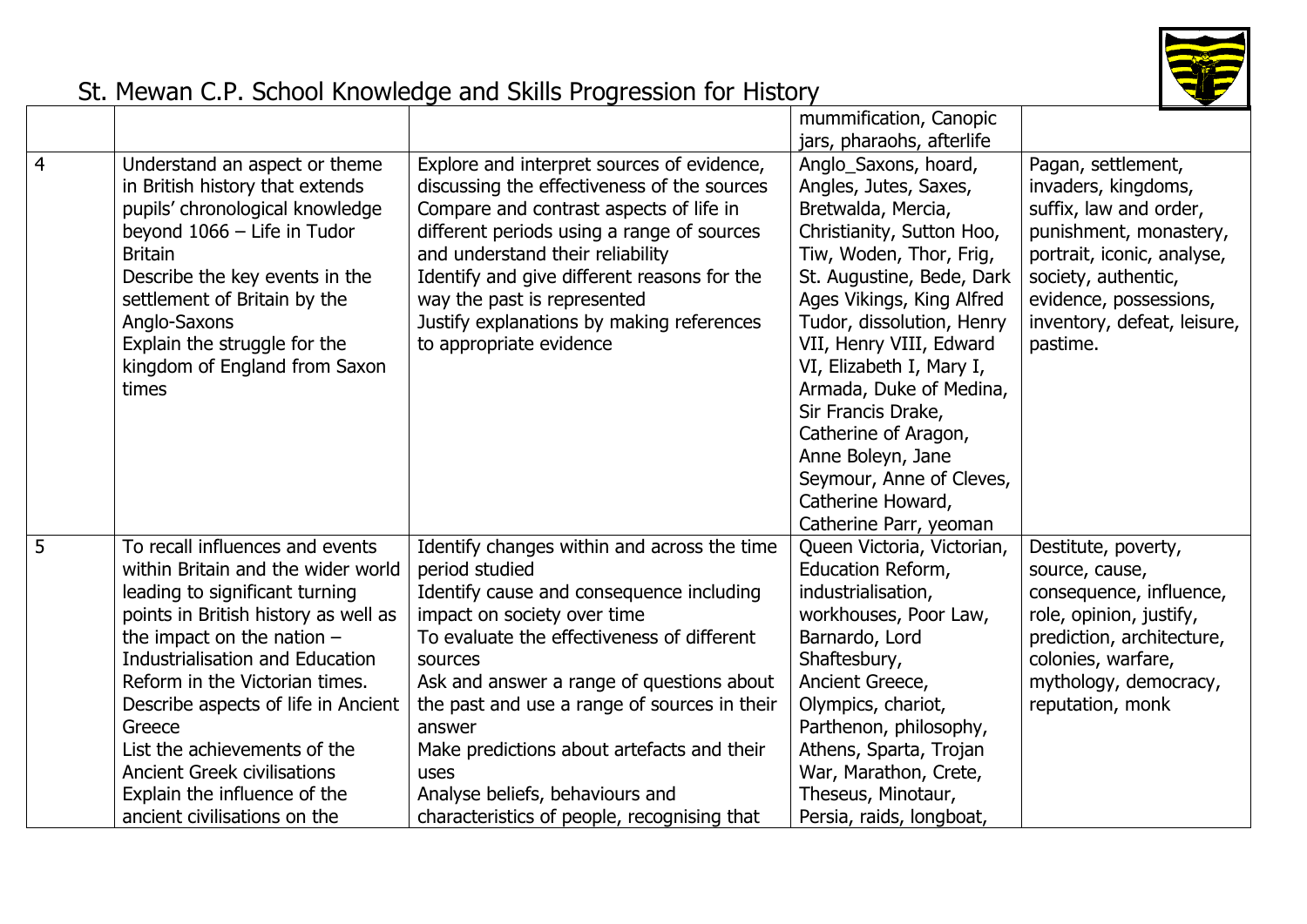

|   | western world e.g art,<br>architecture and literature<br>Explain the Viking struggle for<br>the Kingdom of England to the<br>time of Edward the Confessor                                                                                                                                                                                                                                                                                                                                                                                                                                                                                                                                                                                                                                          | not everyone had the same views and<br>opinions<br>Investigate how a period of time can have<br>both continuity and change and the result<br>of this.                                                                                                                                                                                                                                                                                                                                                                                                                                                                                                                                                                                                                                                    | Lindisfarne, Danelaw,<br>Cnut, Jorvik, longhouse                                                                                                                                                                                                                                                                                |                                                                                                                                                                                                                               |
|---|----------------------------------------------------------------------------------------------------------------------------------------------------------------------------------------------------------------------------------------------------------------------------------------------------------------------------------------------------------------------------------------------------------------------------------------------------------------------------------------------------------------------------------------------------------------------------------------------------------------------------------------------------------------------------------------------------------------------------------------------------------------------------------------------------|----------------------------------------------------------------------------------------------------------------------------------------------------------------------------------------------------------------------------------------------------------------------------------------------------------------------------------------------------------------------------------------------------------------------------------------------------------------------------------------------------------------------------------------------------------------------------------------------------------------------------------------------------------------------------------------------------------------------------------------------------------------------------------------------------------|---------------------------------------------------------------------------------------------------------------------------------------------------------------------------------------------------------------------------------------------------------------------------------------------------------------------------------|-------------------------------------------------------------------------------------------------------------------------------------------------------------------------------------------------------------------------------|
| 6 | Describe aspects of life in a non-<br>European society that provides<br>contrast with British history -<br>early Islamic civilisation<br>To understand how the<br>achievements of early civilisations<br>has impacted on our lives today<br>Describe key events in WW2 and<br>what life was like on the Home<br>Front<br>Explain differing viewpoints of<br>historical events or people<br>offering reasons for different<br>version of events<br>Recall/list key historical dates and<br>facts<br>Offer reasoned explanations for<br>the cause and effect of main<br>events, situations and changes in<br>the period studied<br>Understand and explain an<br>historical event of significant in<br>the local area (Mining heritage &<br>the Levant mining disaster)<br>Understand historical bias | Compare and contrast aspects of life in<br>different periods and different cultures,<br>exploring and identifying similarities and<br>differences<br>Identify between fact and fiction and be<br>able to give reasons for use of propaganda.<br>Justify explanations by making references<br>to appropriate evidence and sources<br>Suggest and investigate hypothesis about<br>the past e.g. use of artefacts, ways of life<br>and reasons for events<br>Frame questions carefully to access specific<br>and accurate information<br>Memorise dates of key events<br>Employ a wide range of historical<br>vocabulary when presenting information<br>about the past<br>To be able to distinguish between different<br>sources e.g. different versions of the same<br>story and recognise historical bias | Holocaust, Nazi,<br>genocide, air raid, Blitz,<br>evacuation, rations,<br>Home Front, Baghdad,<br>Islam, Prophet<br>Muhammed, Islamic<br>Empire, Qur'an, Caliph,<br>Mongols, Arabs, Cordoba,<br>An Gof, Flamank, Gwary,<br>tinners, nobles,<br>vagabonds, beggars,<br>yeomen, craftspeople,<br>poll tax, Cornubia,<br>attainder | Propaganda, bias,<br>viewpoints,<br>misinformation, opinion,<br>continuity, government,<br>infamous, liberation,<br>parliament, advocate,<br>prior, expansion, allies,<br>occupied, rebellion,<br>taxes, taxation, injustice, |